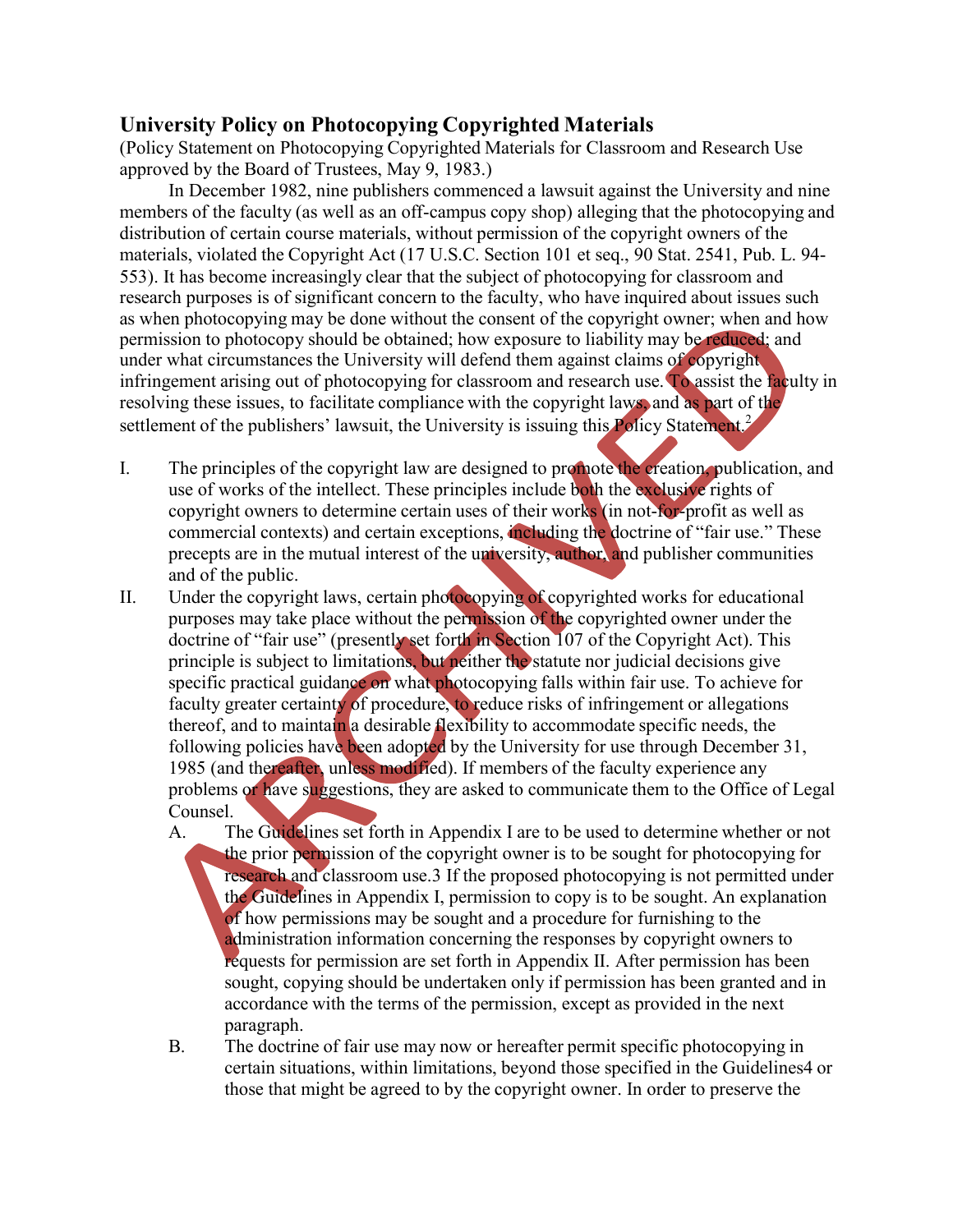ability of individual faculty members to utilize the doctrine of fair use in appropriate circumstances without incurring the risk of having personally to defend an action by a copyright owner who may disagree as to the limits of fair use, a faculty member who has sought permission to photocopy and has not received such permission (or has received permission contingent upon conditions that the faculty member considers inappropriate) may request a review of the matter by General Counsel of the University. If upon review the General Counsel determines that some or all of the proposed photocopying is permitted by the copyright law, the General Counsel will so advise the faculty member. In that event, should any such photocopying by the faculty member thereafter give rise to a claim of copyright infringement, the Univer-sity will defend and indemnify the faculty member against any such claim in accordance with the provisions of the Board of Trustees policy on Legal Protection of Faculty (Faculty Handbook [1999] ed.], pp. 84-86).

C. In the absence of the determination and advice by the General Counsel referred to in paragraph B, or in the event that permission has not been first requested by the faculty member as provided in paragraph A, no defense or indemnification by the University shall be provided to a faculty member whose photocopying gives rise to a claim of copyright infringement.

#### APPENDIX I: GUIDELINES

I. Single Copying for Teachers.

A single copy may be made of any of the following by or for a teacher at his or her individual request for his or her scholarly research or use in teaching or preparation to teach a class:

- A. a chapter from a book;
- B. an article from a periodical or newspaper;
- C. a short story, short essay, or short poem, whether or not from a collective work;
- D. a chart, graph, diagram, drawing, cartoon, or picture from a book, periodical, or newspaper.
- II. Multiple Copies for Classroom Use.

Multiple copies (not to exceed in any event more than one copy per pupil in a course) may be made by or for the teacher giving the course for classroom use or discussion, provided that

- A. the copying meets the tests of brevity and spontaneity as defined below, and
- B. meets the cumulative effect test as defined below, and
- C. each copy includes a notice of copyright.

# **Definitions**

Brevity

(i) Poetry: (a) A complete poem if less than 250 words and if printed on not more than two pages, or (b) from a longer poem, an excerpt of not more than 250 words. (ii) Prose: (a) Either a complete article, story, or essay of less than 2,500 words, or (b) an excerpt from any prose work of not more than 1,000 words or 10 percent of the work, whichever is less, but in any event a minimum of 500 words.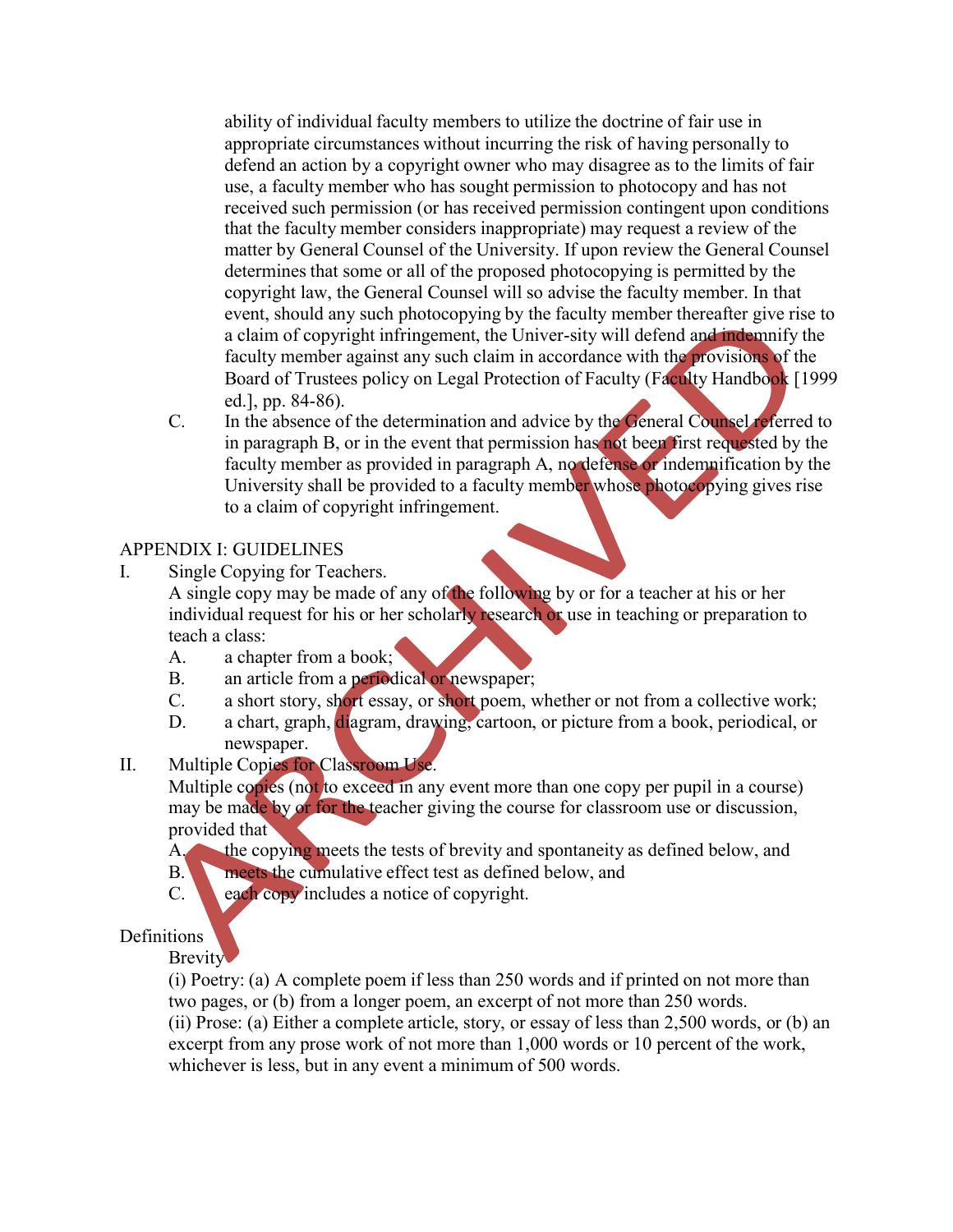(Each of the numerical limits stated in "i" and "ii" above may be expanded to permit the completion of an unfinished line of a poem or an unfinished prose paragraph.) (iii) Illustration: One chart, graph, diagram, drawing, cartoon, or picture per book or per periodical issue.

(iv) "Special" works: Certain works in poetry, prose, or in "poetic prose" that often combine language with illustrations and that are intended sometimes for children and at other times for a more general audience fall short of 2,500 words in their entirety. Paragraph "ii" above notwithstanding, such "special works" may not be reproduced in their entirety; however, an excerpt comprising not more than two of the published pages of such special work and containing not more than 10 percent of the words found in the text thereof may be reproduced.

## Spontaneity

(i) The copying is at the instance and inspiration of the individual teacher and (ii) The inspiration and decision to use the work and the moment of its use for maximum teaching effectiveness are so close in time that it would be unreasonable to expect a timely reply to a request for permission.

## Cumulative Effect

(i) The copying of the material is for only one course in the school in which the copies are made.

(ii) Not more than one short poem, article, story, or essay or two excerpts may be copied from the same author, nor more than three from the same collective work or periodical volume during one class term.

(iii) There shall not be more than nine instances of such multiple copying for one course during one class term. (The limitations stated in "ii" and "iii" above shall not apply to current news periodicals and newspapers and current news sections of other periodicals.)

- III. Prohibitions in Regard to I and II Above. Notwithstanding any of the above, the following shall be prohibited.
	- A. Copying shall not be used to create or to replace or substitute for anthologies, compilations, or collective works. Such replacement or substitution may occur whether copies of various works or excerpts therefrom are accumulated or reproduced and used separately.
	- B. There shall be no copying of or from works intended to be "consumable" in the course of study or of teaching. These include workbooks, exercises, standardized tests, and test booklets and answer sheets and like consumable material.
	- C. Copying shall not

(a) substitute for the purchase of books, publishers' reprints, or periodicals; (b) be directed by higher authority;

(c) be repeated with respect to the same item by the same teacher from term to term.

D. No charge shall be made to the student beyond the actual costs of the photocopying.

Agreed March 19, 1976,